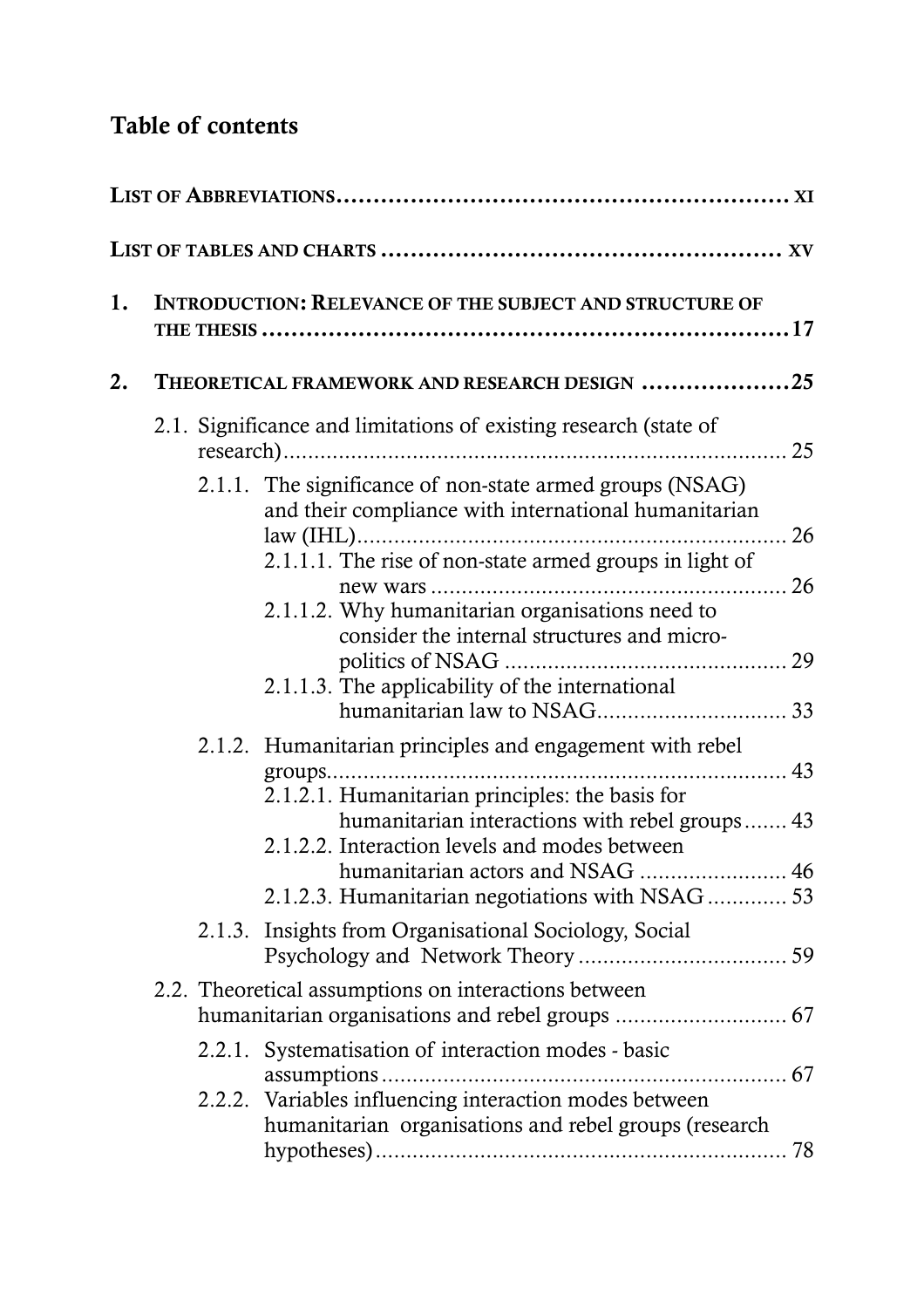|    |                                                         |  | 2.2.2.5. Humanitarian organisations' perceptions and                                                                            |  |  |  |  |
|----|---------------------------------------------------------|--|---------------------------------------------------------------------------------------------------------------------------------|--|--|--|--|
| 3. | CASE STUDY ON HUMANITARIAN INTERACTIONS WITH THE LORD'S |  |                                                                                                                                 |  |  |  |  |
|    |                                                         |  | 3.1. The Lord's Resistance Army: history and organisational<br>3.1.1. The conflict with the Lord's Resistance Army:             |  |  |  |  |
|    |                                                         |  | 3.1.1.1. The LRA conflict between 1986 and 2008 115<br>3.1.1.2. Operation 'Lightning Thunder' and its                           |  |  |  |  |
|    |                                                         |  | 3.1.1.3. Regional and international initiatives to end<br>LRA violence and status quo (2011 until                               |  |  |  |  |
|    |                                                         |  | 3.1.2. LRA's characteristics and organisational behaviour 133                                                                   |  |  |  |  |
|    |                                                         |  | 3.2. Humanitarian engagement in LRA-affected areas 147                                                                          |  |  |  |  |
|    |                                                         |  | 3.2.1. Victims and extent of humanitarian crisis 147<br>3.2.2. Humanitarian engagement in LRA-affected areas 148                |  |  |  |  |
|    |                                                         |  | 3.3. Description: interaction modes between humanitarian                                                                        |  |  |  |  |
|    |                                                         |  | 3.3.2.2. Information and analysis 165                                                                                           |  |  |  |  |
|    |                                                         |  | 3.3.3.1. Humanitarian mediation  169<br>3.3.3.2. Marginalisation/denunciation (loud<br>3.3.3.3. Persuasion/dissemination (quiet |  |  |  |  |
|    |                                                         |  | 3.3.3.5. Cooperation/collaboration  178                                                                                         |  |  |  |  |